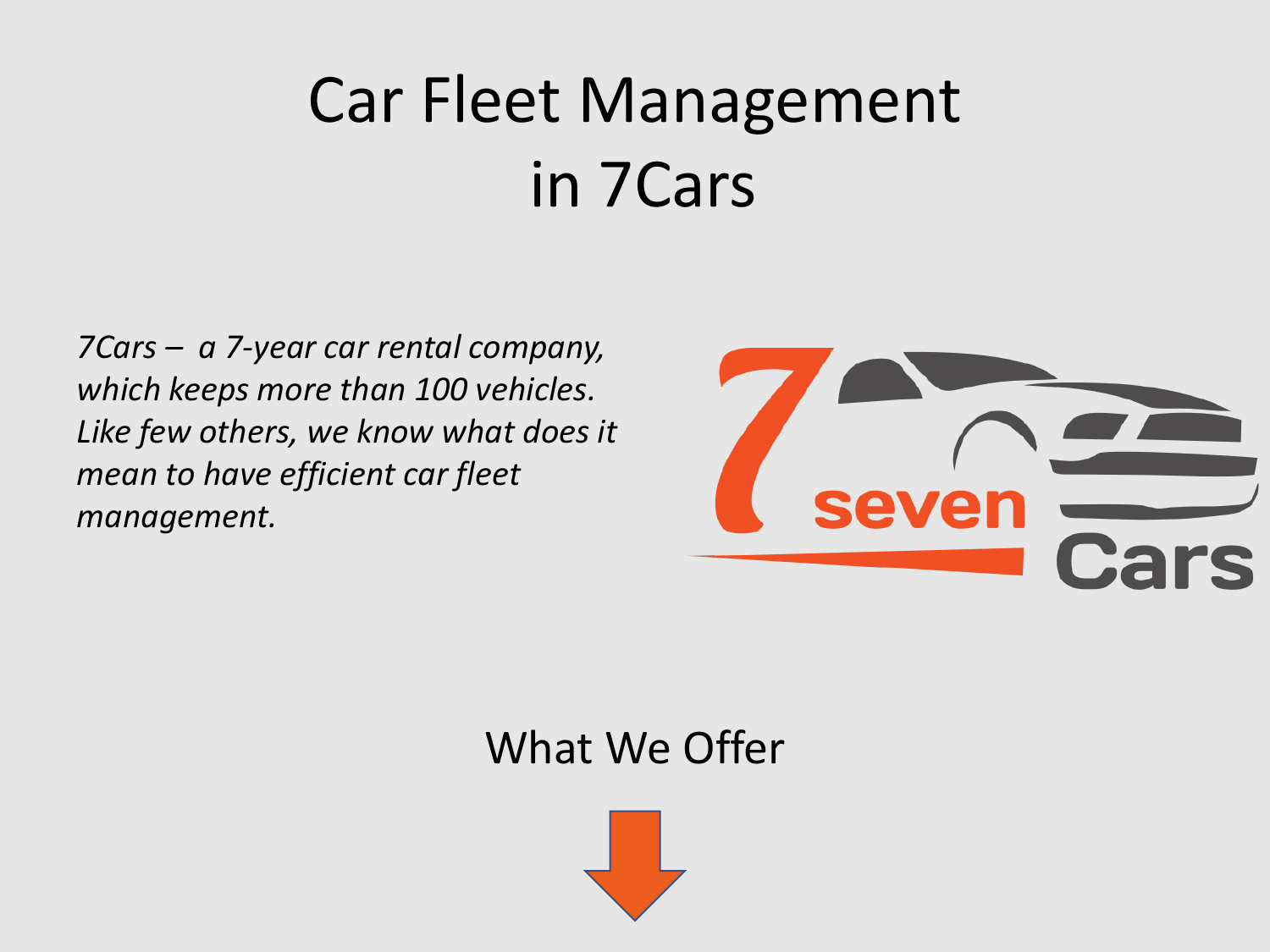

**PURCHASE AND SALE** OF CARS









**MONITORING AND CONTROL** 





**TRANSPORTATION AND STORAGE** 



**FINANCIAL TASKS** 



**OTHER TASKS** 

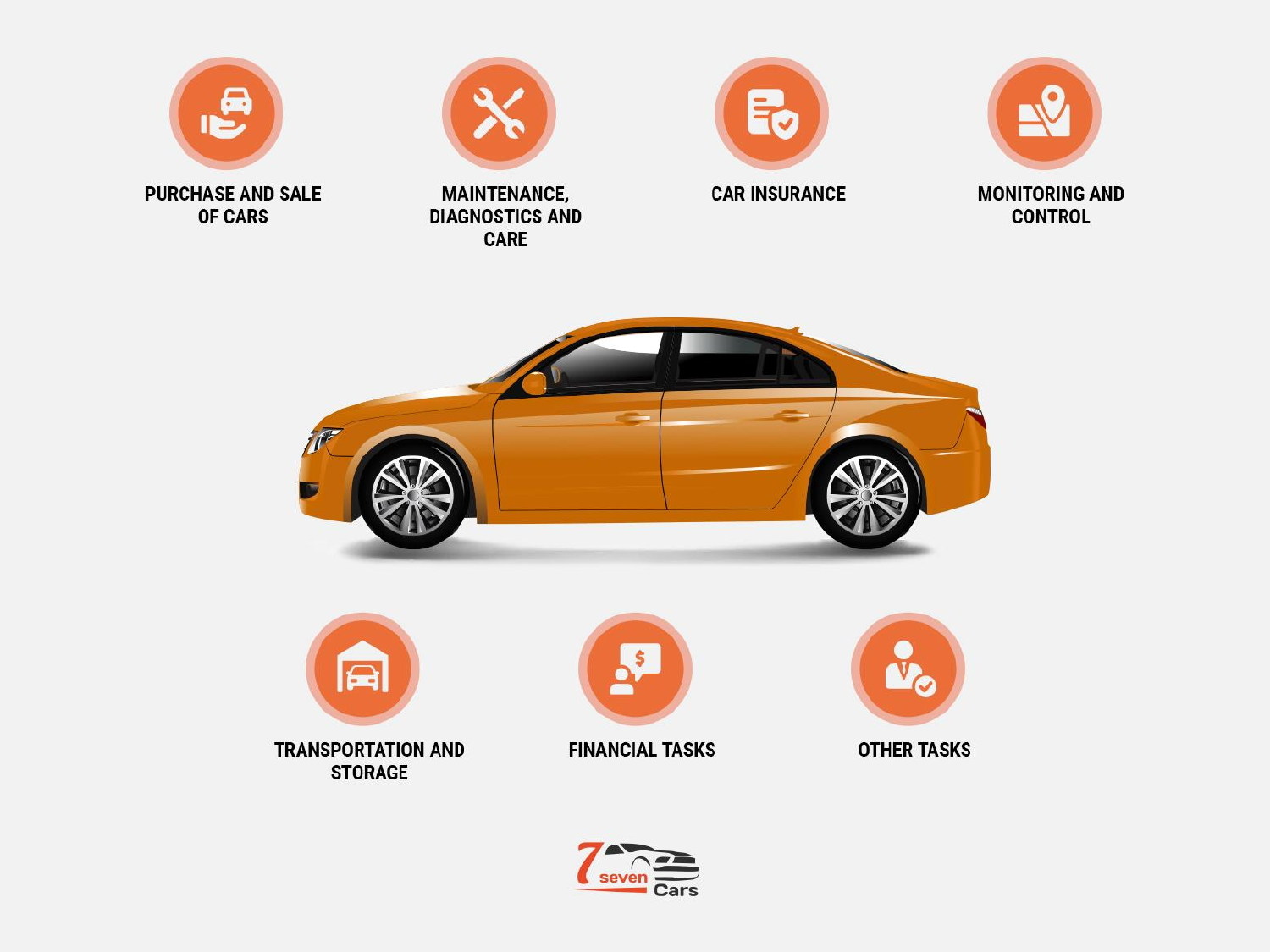### **Buying/Selling of Vehicles**



Assistance with vehicle purchasing and handling the formalities;



Assistance with vehicle insurance; keeping records of insurance contracts, payouts, and insurance

accidents;



Progress submittal and cash budget management;

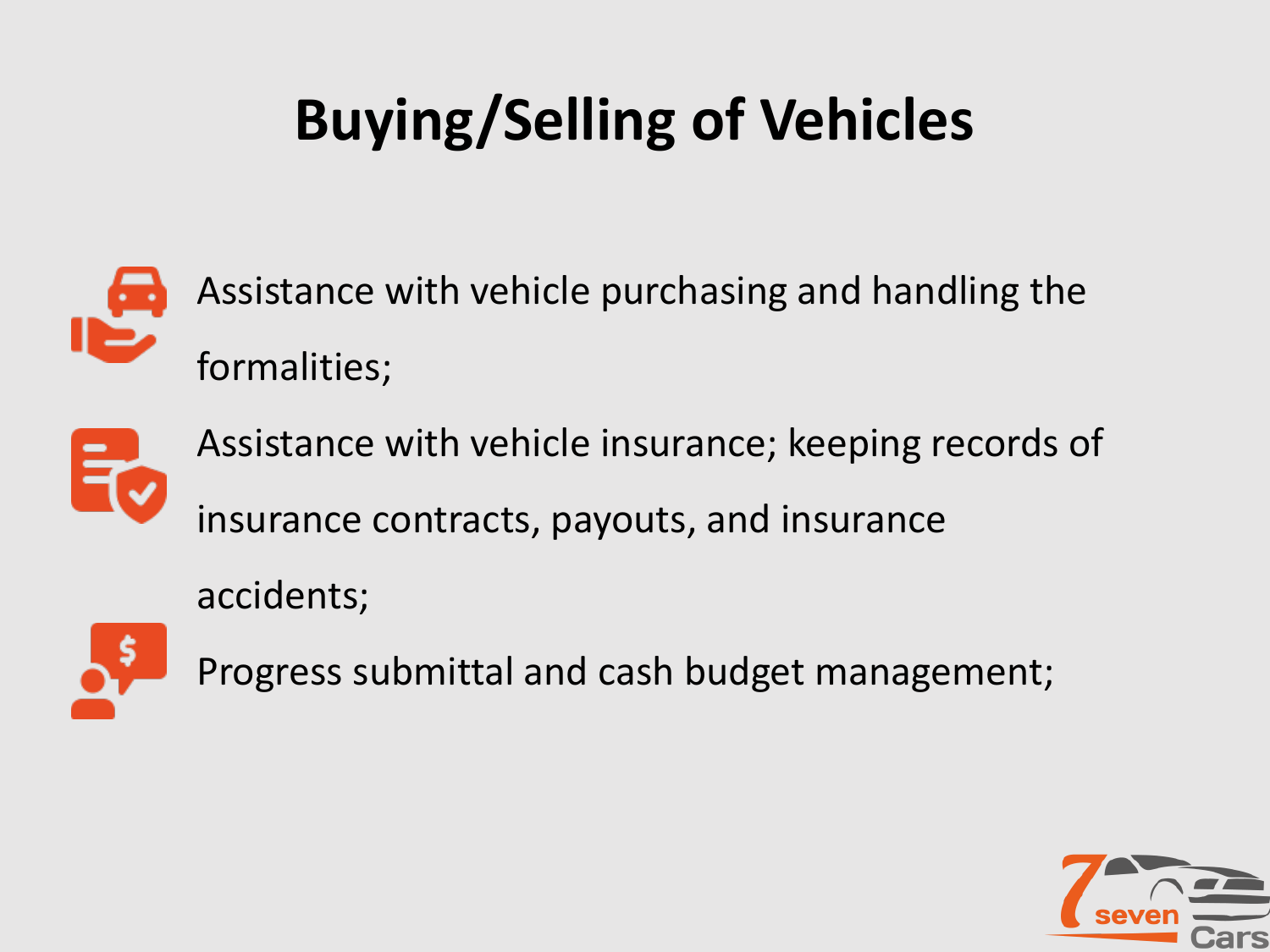

- $\triangleright$  Time scheduled maintenance, full repair;
- ➢ Safekeeping;
- $\triangleright$  Car wash;
- ➢ Relief vehicle;
- $\triangleright$  Tire purchase, tire servicing, and storage.



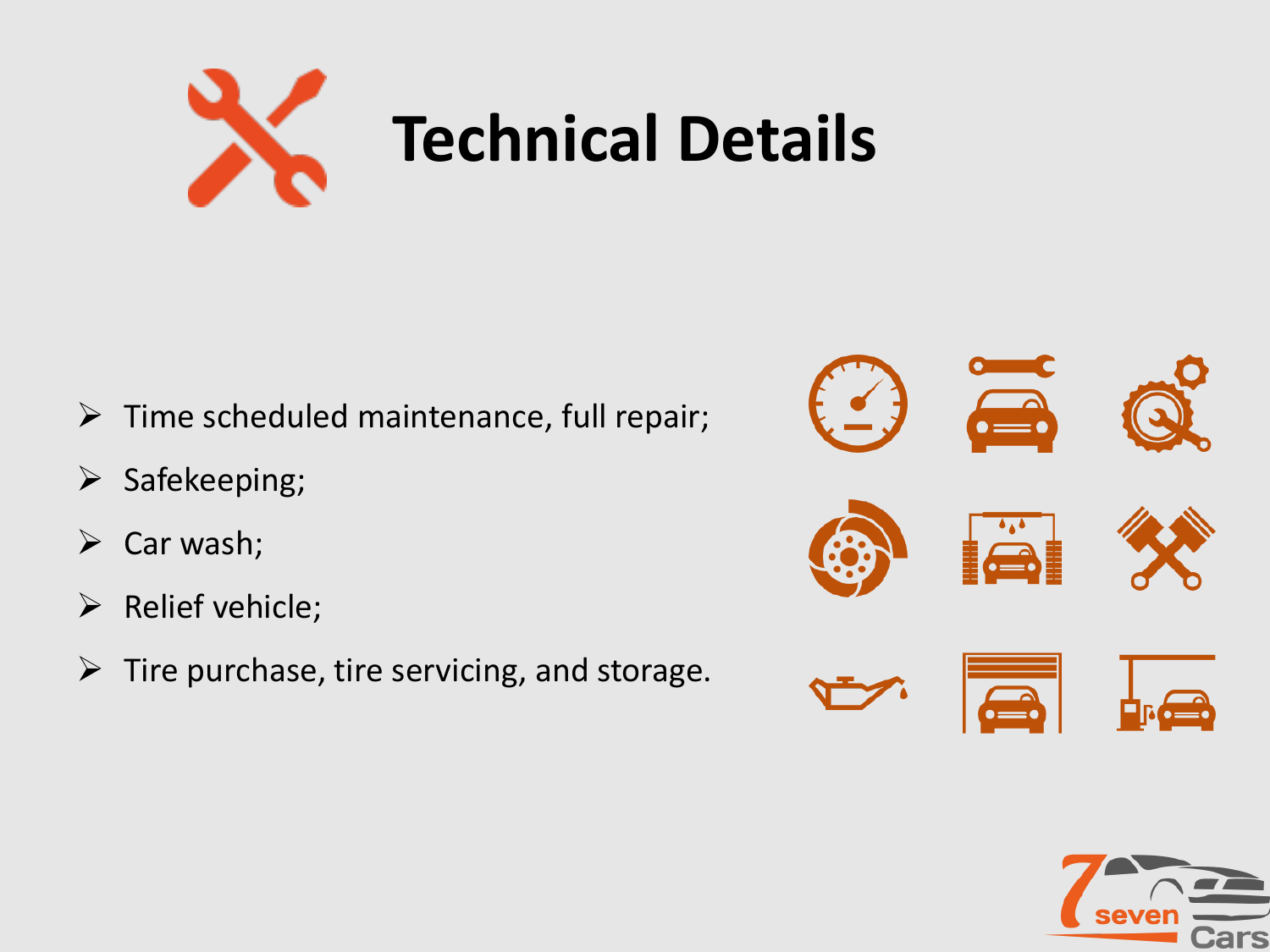# **Assistance on the Road**



- $\checkmark$  Handling a car accident;
- $\checkmark$  Technical assistance 24/7;
- $\checkmark$  Car shipping;
- $\checkmark$  Transportation of employees to the car.

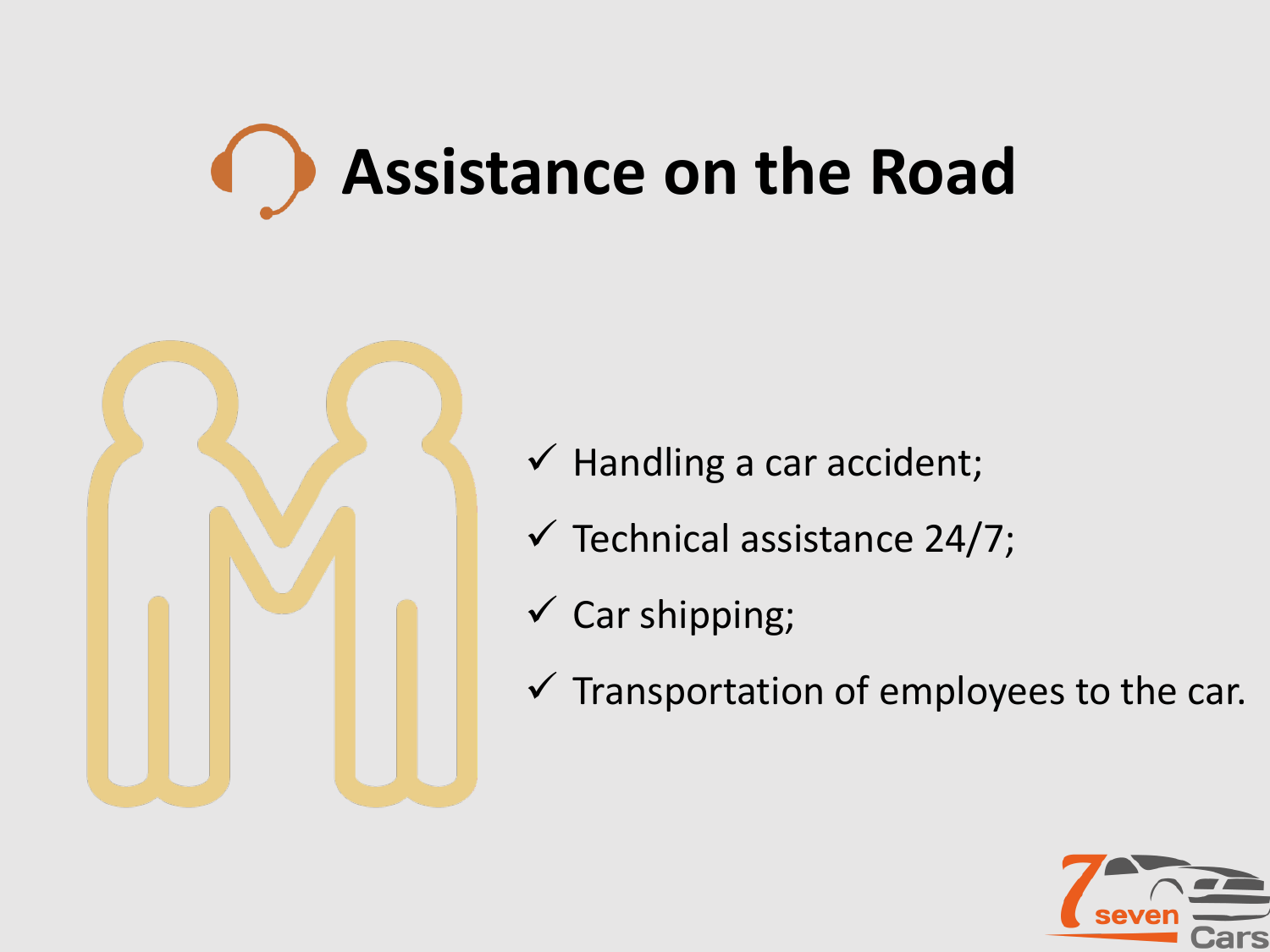

## **Monitoring and Control**

- ➢ Installation of Vehicle GPS-Tracking Devices;
- $\triangleright$  Installation of various security systems;
- $\triangleright$  Allocation of vehicles and drivers;
- $\triangleright$  Control of road trips;
- $\triangleright$  Regular car checks for accident damages;
- ➢ Report delivery.



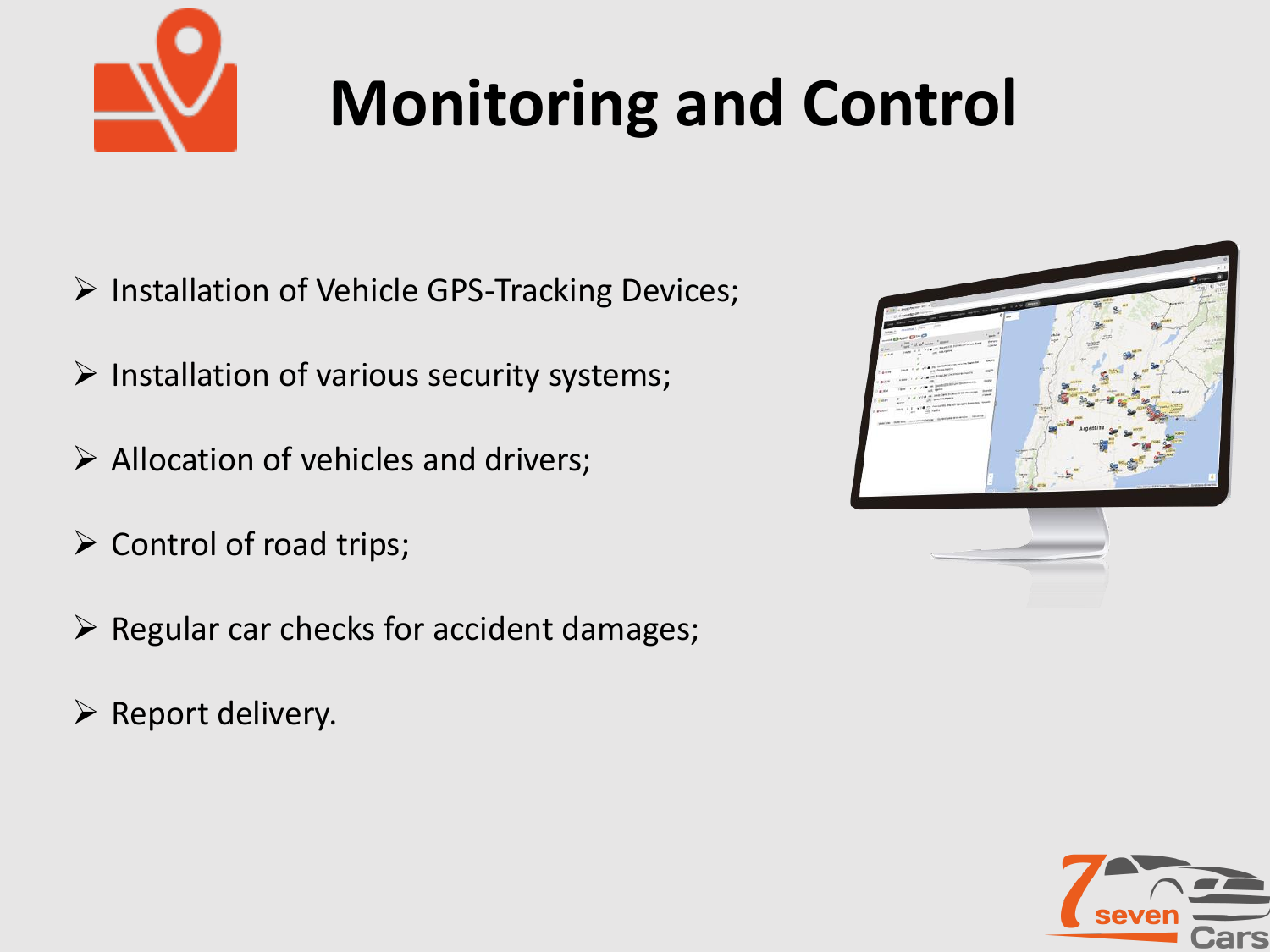### **Our facilities= Your benefits**

 $\checkmark$  Budget Planning and Optimization;  $\checkmark$  A large extent of a company (????????);  $\checkmark$  Cooperation with service suppliers;  $\checkmark$  Assigned manager;  $\checkmark$  Call Center 24/7;  $\checkmark$  Professional legal assistance;  $\checkmark$  Progress submittal;

✓ Consolidated financial reports.

;ars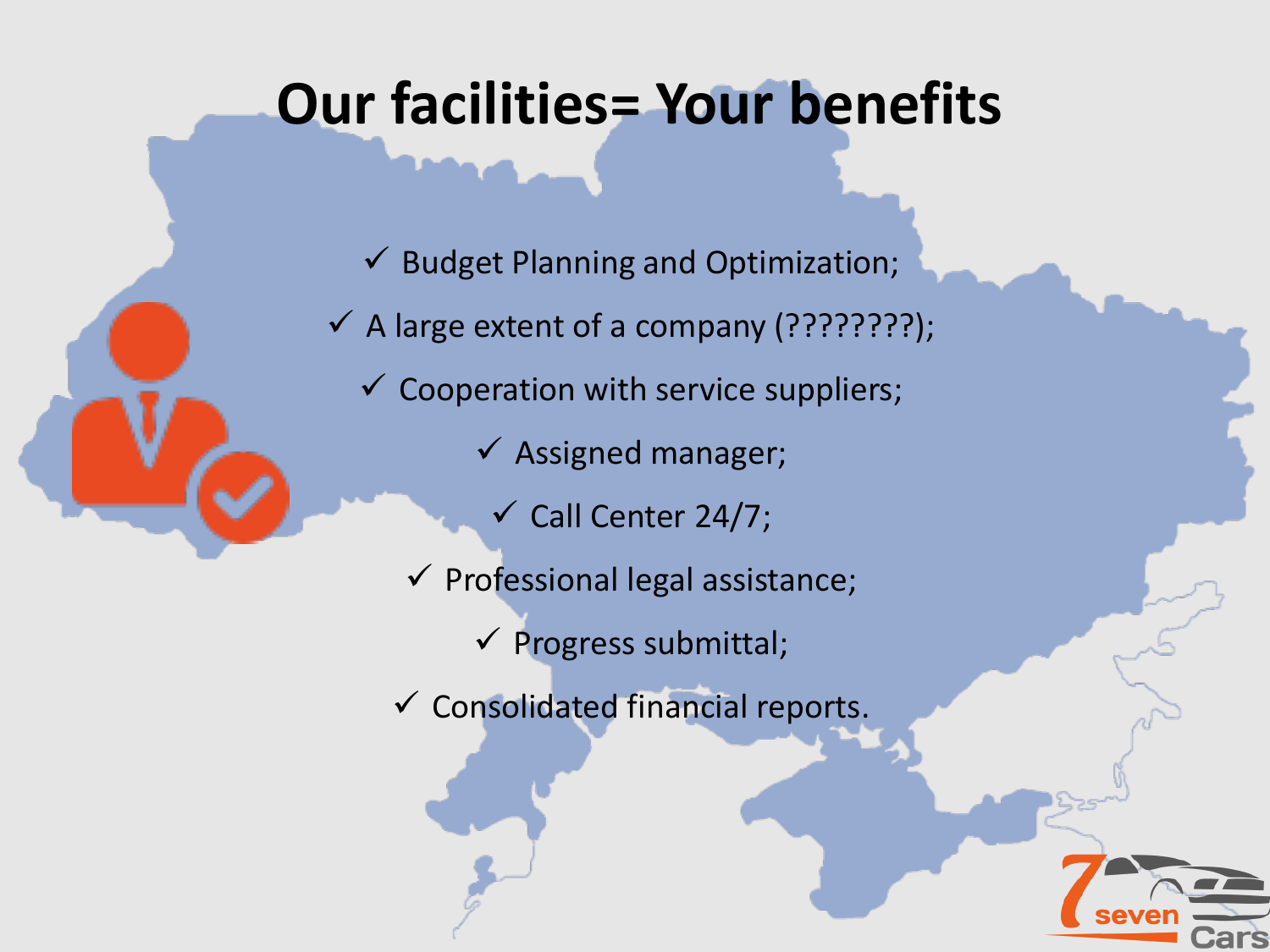

### **Service Price Formation**

*Open-book Accounting*

- $\triangleright$  Reporting the work performed and costs experienced;
- $\triangleright$  Providing transparent accounts;
- $\triangleright$  Including additional costs, which are paid to service
- $\triangleright$  Providing payment for the outstaff company (7Cars) assessed as 15% of service fee;
- ➢ Postpayment;
- $\triangleright$  All the prices include VAT.



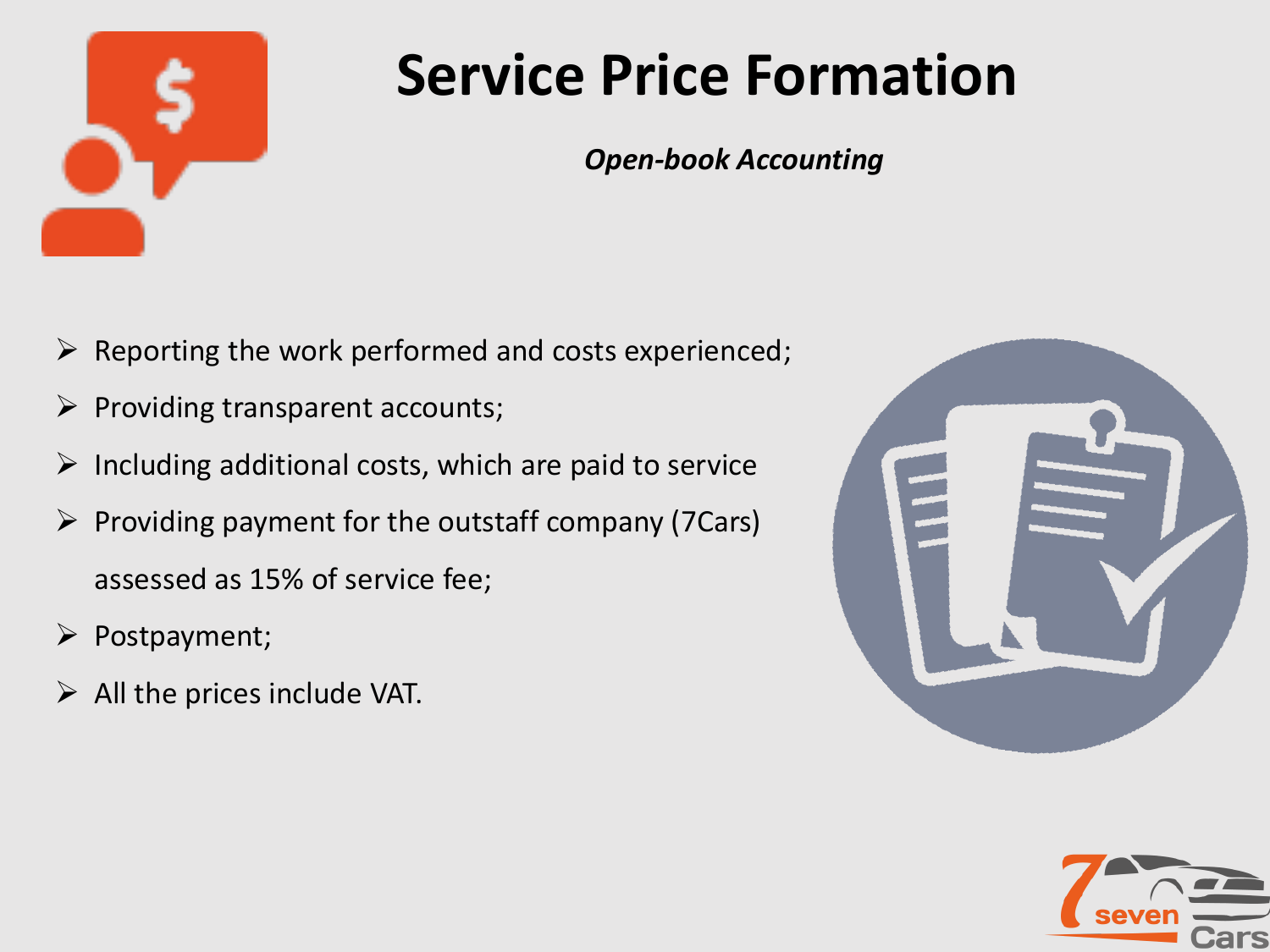In practice, car fleet management involves the duties of mechanical engineer, business executive, car fleet manager, lawyer, etc.





We ensure steady and efficient work for your vehicles, taking responsibility for all the operational and financial issues; meanwhile, you have an opportunity to focus on your core business!